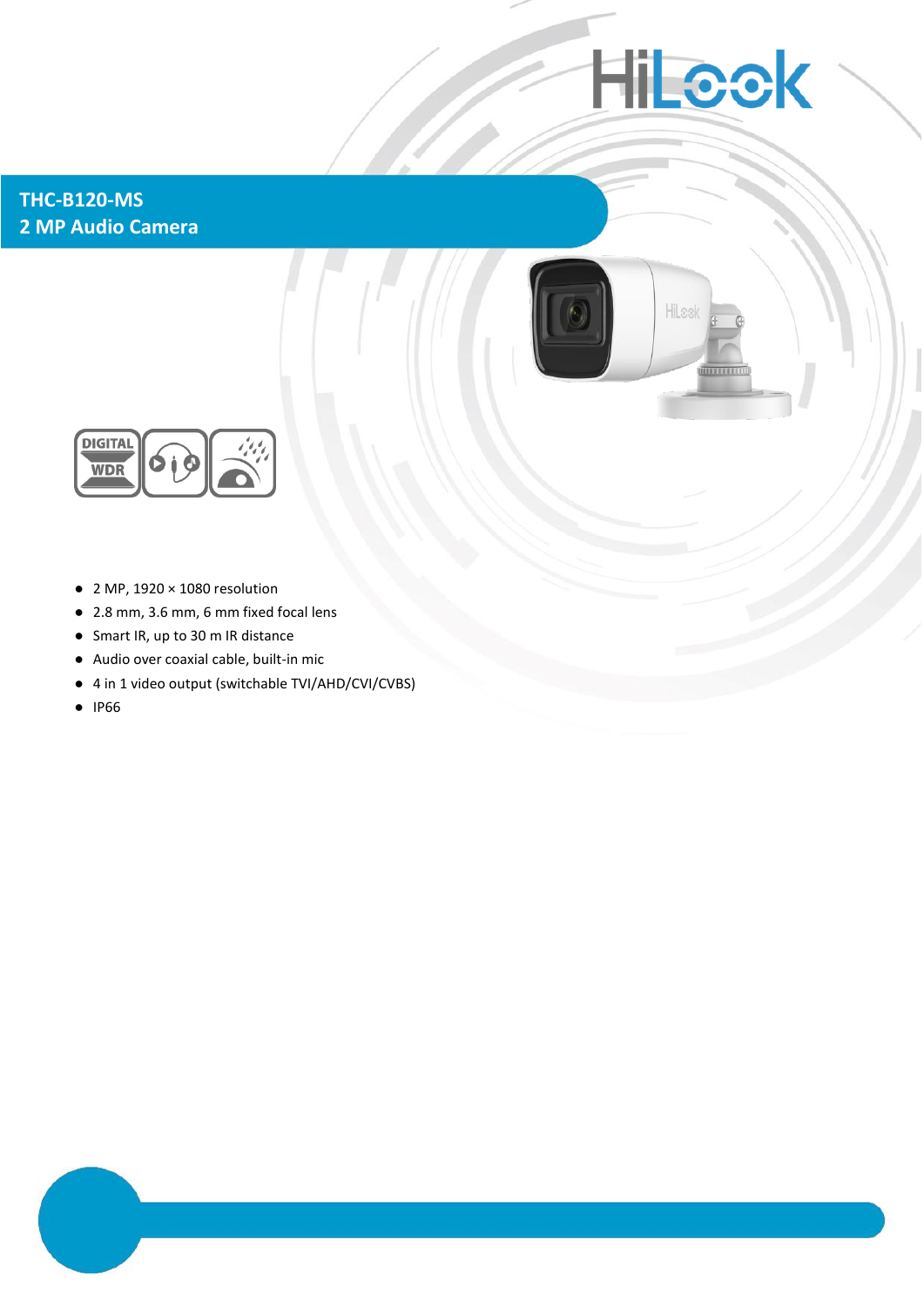

## **Specification**

| camera                      |                                                                           |
|-----------------------------|---------------------------------------------------------------------------|
| Image Sensor                | 2 MP CMOS                                                                 |
| Signal System               | PAL/NTSC                                                                  |
| Resolution                  | 1920 (H) × 1080 (V)                                                       |
| Frame Rate                  | TVI: 1080P@30fps, 1080P@25fps                                             |
|                             | AHD: 1080P@30fps, 1080P@25fps                                             |
|                             | CVI: 1080P@30fps, 1080P@25fps                                             |
|                             | <b>CVBS: PAL/NTSC</b>                                                     |
| Min. illumination           | 0.01 Lux@(F1.2, AGC ON), 0 Lux with IR                                    |
| <b>Shutter Time</b>         | PAL: 1/25 s to 1/50, 000 s                                                |
|                             | NTSC: 1/30 s to 1/50, 000 s                                               |
| Lens                        | 2.8 mm, 3.6 mm, 6 mm fixed lens                                           |
| Field of View               | 2.8 mm, horizontal FOV: 106.4°, vertical FOV: 57.9°, diagonal FOV: 124.6° |
|                             | 3.6 mm, horizontal FOV: 79.6°, vertical FOV: 43.5°, diagonal FOV: 93.7°   |
|                             | 6 mm, horizontal FOV: 51.9°, vertical FOV: 30°, diagonal FOV: 58.8°       |
| Lens Mount                  | M12                                                                       |
| Day & Night                 | <b>ICR</b>                                                                |
| WDR (Wide Dynamic Range)    | Digital WDR                                                               |
| Audio                       | Built-in mic                                                              |
| Angle Adjustment            | Pan: 0 to 360°, Tilt: 0 to 180°, Rotation: 0 to 360°                      |
| Menu                        |                                                                           |
| Image Mode                  | STD/HIGH-SAT                                                              |
| AGC                         | Yes                                                                       |
| Day/Night Mode              | Auto/Color/BW (Black and White)                                           |
| White Balance               | Auto/Manual                                                               |
| AE (Auto Exposure) Mode     | DWDR/BLC/HLC/Global                                                       |
| Noise Reduction             | 2D DNR                                                                    |
| Language                    | English                                                                   |
| Function                    | Brightness, Sharpness, Mirror, Smart IR                                   |
| Interface                   |                                                                           |
| Video Output                | Switchable TVI/AHD/CVI/CVBS                                               |
| General                     |                                                                           |
| <b>Operating Conditions</b> | -40 °C to 60 °C (-40 °F to 140 °F), humidity 90% or less (non-condensing) |
| Power Supply                | 12 VDC ± 25%                                                              |
| Power Consumption           | Max. 3.7 W                                                                |
| Protection Level            | <b>IP66</b>                                                               |
| Material                    | Metal                                                                     |
| IR Range                    | Up to 30 m                                                                |
| Communication               | <b>HIKVISION-C</b>                                                        |
| Dimensions                  | 58 mm × 61 mm × 158.6 mm (2.28" × 2.40" × 6.42")                          |
|                             |                                                                           |